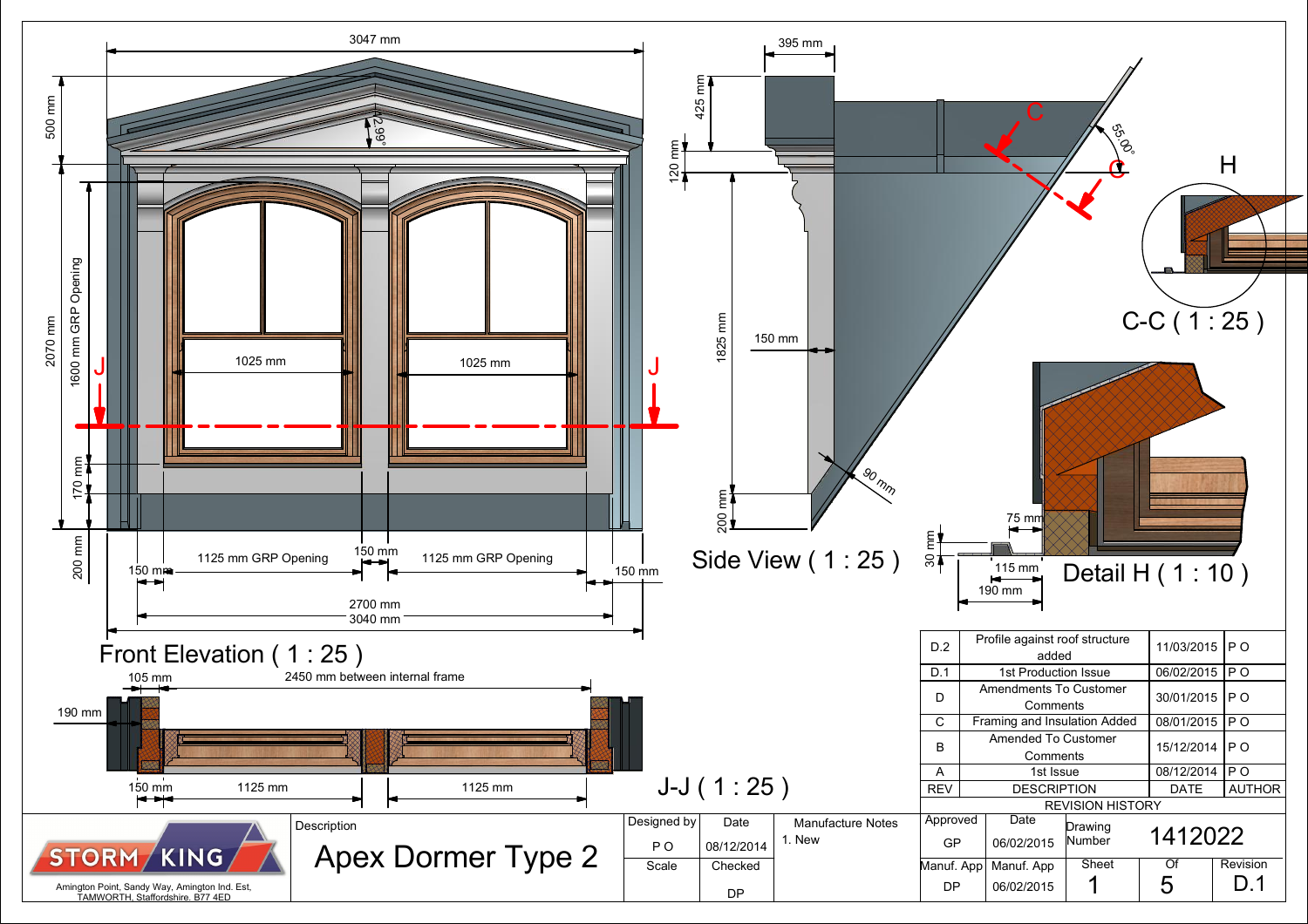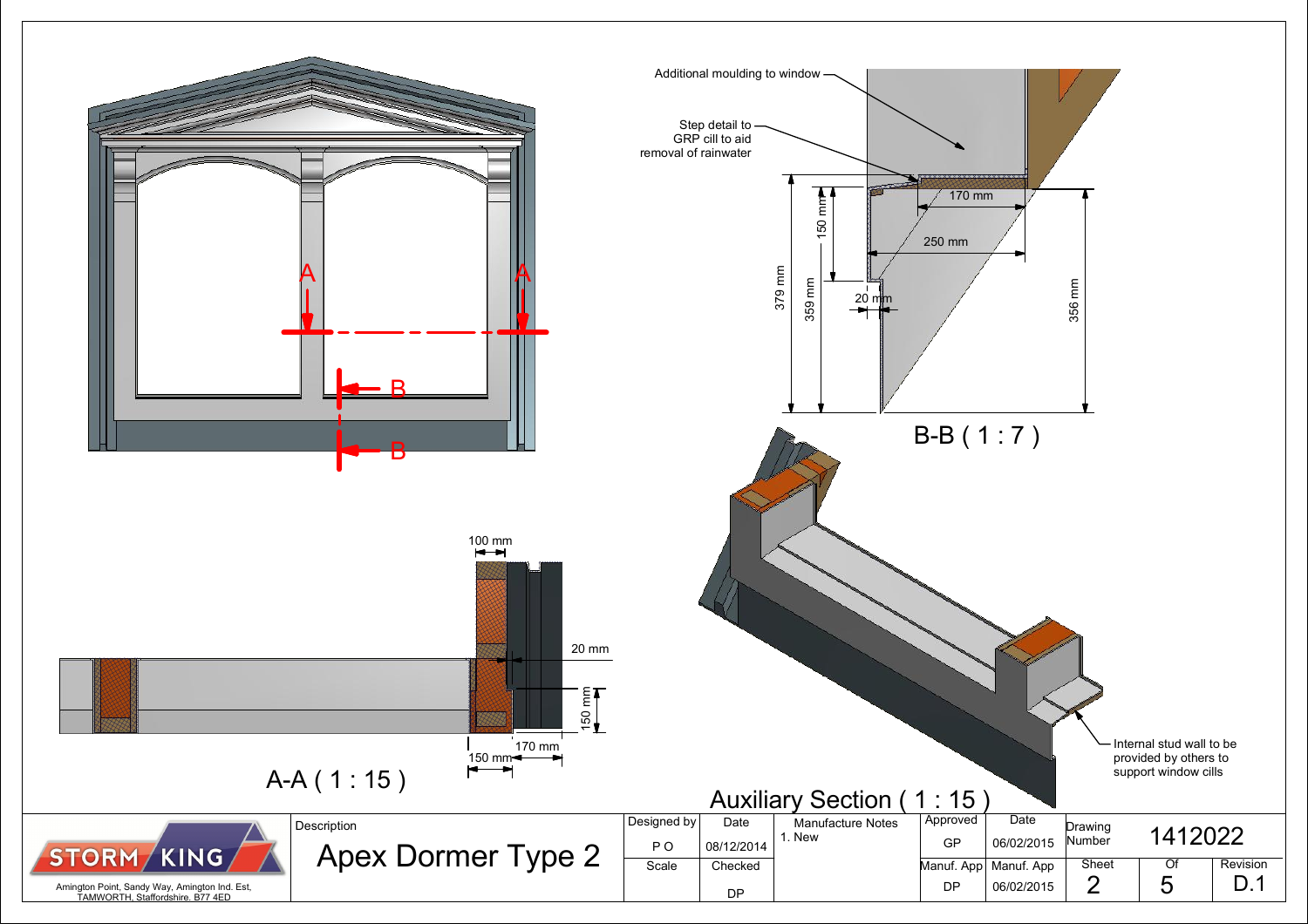

| <b>TORM / KING</b>                                                                |  |
|-----------------------------------------------------------------------------------|--|
| Amington Point, Sandy Way, Amington Ind. Est,<br>TAMWORTH, Staffordshire. B77 4ED |  |

| Designed by<br>P O | Date<br>08/12/2014 | <b>Manufacture Notes</b><br>. New | Approved<br>GP | Date<br>06/02/2015      | Drawing<br>Number | 1412022 |          |
|--------------------|--------------------|-----------------------------------|----------------|-------------------------|-------------------|---------|----------|
| Scale              | Checked            |                                   |                | Manuf. App   Manuf. App | Sheet             | Of      | Revision |
|                    | DΡ                 |                                   | DP             | 06/02/2015              | σ                 | ື       |          |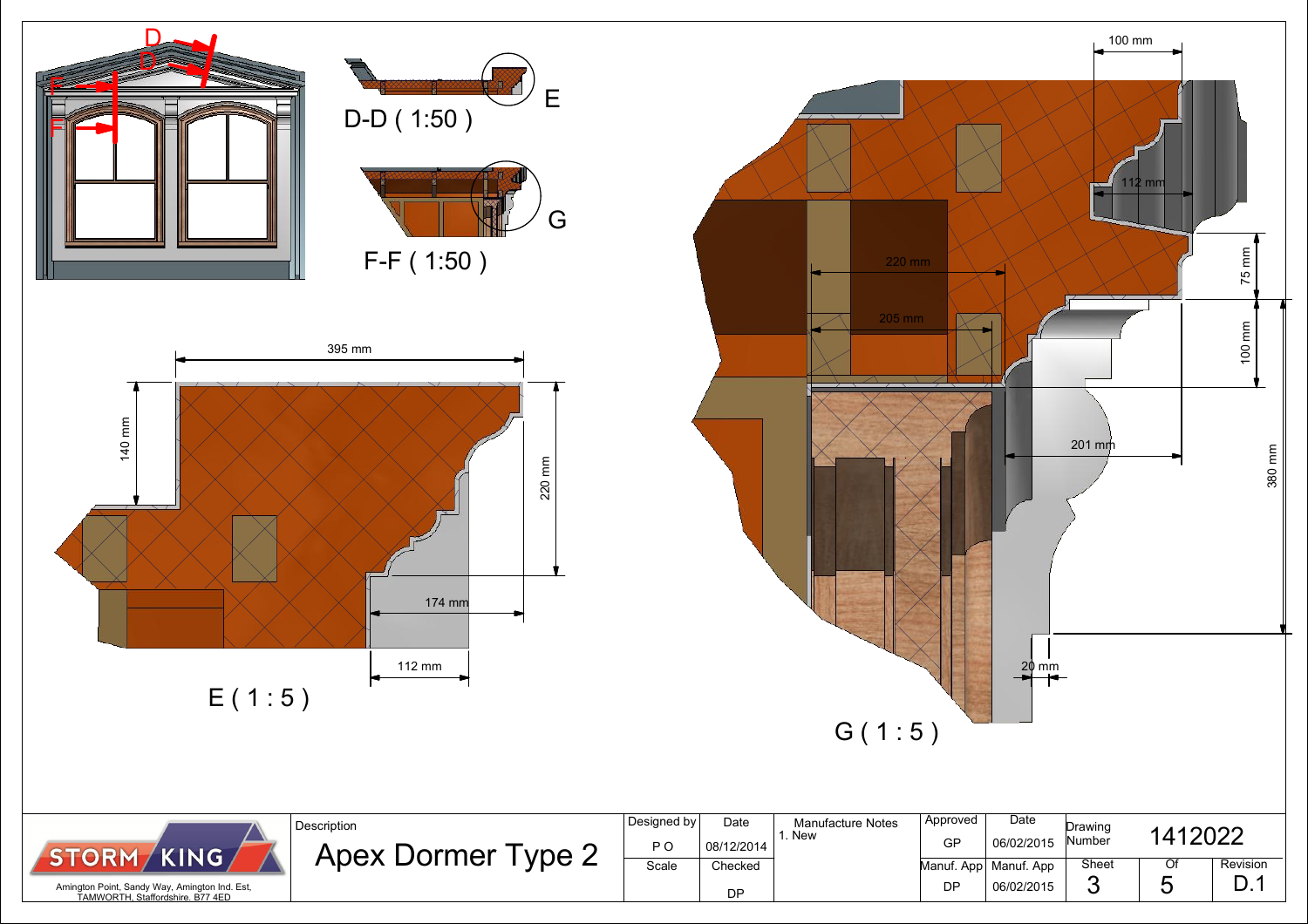